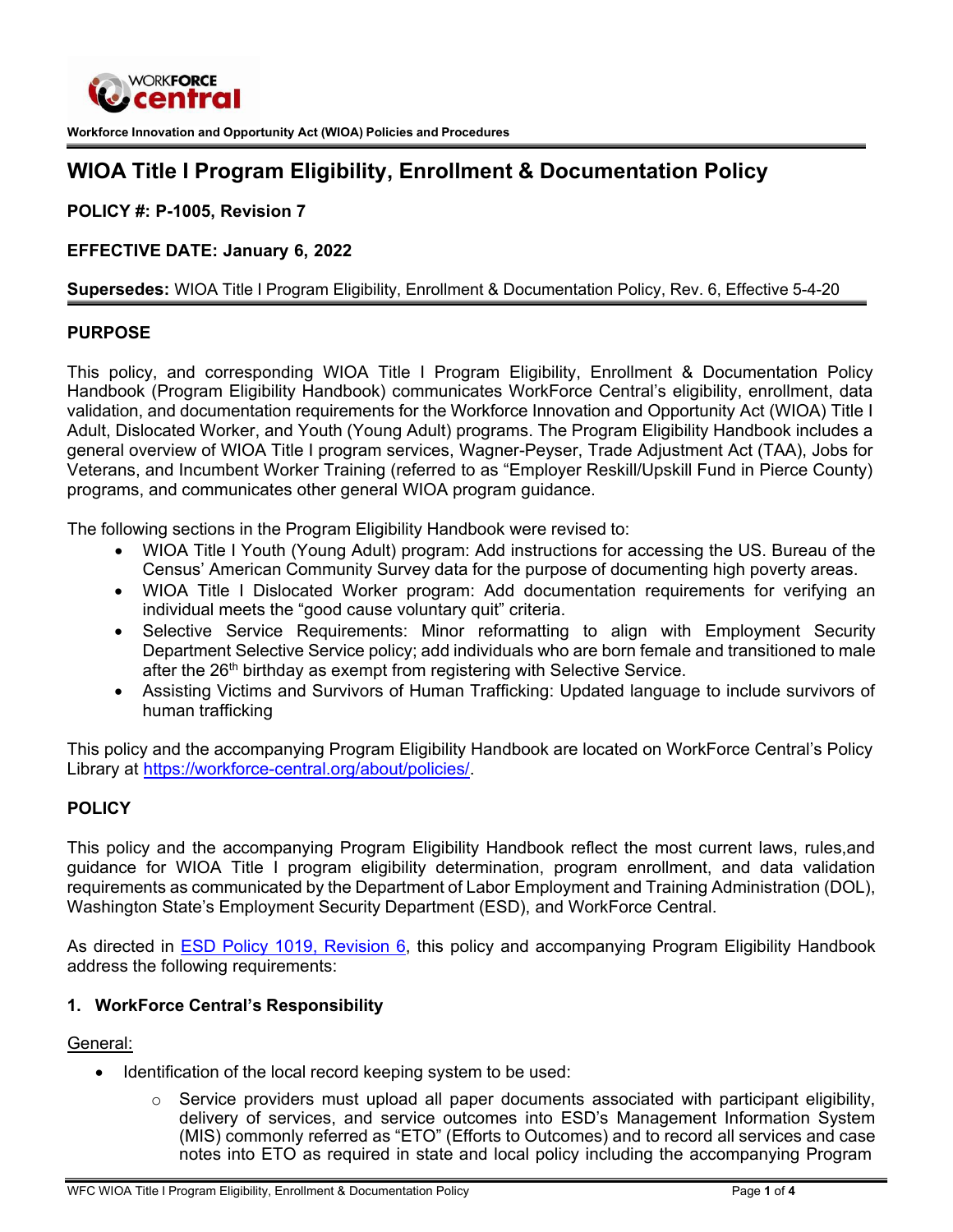Eligibility Handbook and WorkForce Central's ETO Data Validation and Documentation Policy, located on [WorkForce](https://workforce-central.org/about/policies/) Central's website.

- Identification of local supplemental documentation requirements:
	- o In addition to WIOA Title I program eligibility documentation, WorkForce Central prioritizes enrollment to Pierce County and City of Tacoma residents who must submit evidence of their residency, as outlined in the accompanying Program Eligibility Handbook.
- WorkForce Central's authorization to use self-attestation:
	- o WorkForce Central allows the use of self-attestation via a signed and dated paper or electronic (i.e., ETO) WIOA Application Form when authorized by DOLETA and ESD, as outlined in the accompanying Program Eligibility Handbook.
- WorkForce Central's determination of when WIOA Title I Youth (Young Adults) ages 18-24 who reside at home are considered individuals rather than dependents and the parameters for these determinations:
	- o WorkForce Central has determined youth ages 18-21 who reside with their parents or guardians and who fall into one or more of the following categories can be considered independent for income eligibility determination:
		- Youth ages 18-21 who are personally receiving TANF, food stamps, or Social Security benefits.
		- Youth ages 18-21 who are attending post-secondary education and who qualify as an independent student on the Free Application for Federal Student Aid (FAFSA).
		- Youth ages 18-21 who are supporting their parents or other family members who are unemployed or unable to work.
- WorkForce Central's determination of family size and includable/excludable income for the WIOA Title I Youth (Young Adult) and Adult programs:
	- $\circ$  Complete details for determining family size and includable/excludable income for the WIOA Title I Youth (Young Adult) and Adult programs are outlined in the accompanying Program Eligibility Handbook.

## WIOA Title I Youth (Young Adult) Program:

- WorkForce Central's definition of "Requires Additional Assistance to Enter or Complete an Educational Program or to Secure or Hold Employment":
	- $\circ$  WorkForce Central defines youth who need additional assistance to enter or complete an educational program or to secure or hold employment as youth who meet one or more of the following criteria:
		- May be involved with drug and/or alcohol (personally or live with family members with this issue).
		- Reside in a household with abuse issues.
		- Is a victim of domestic violence or sexual child abuse.
		- **If** Is gang affiliated.
		- Is in a grade level one or more below what is appropriate for the youth's age.
		- Has significant geographical barriers to accessing youth development services.
		- Is a member of a migrant family.
		- **IS experiencing mental health challenges and/or experienced trauma.**
		- $\blacksquare$  Is a victim of trafficking.
- WorkForce Central's declaration that it will utilize the "5 percent window" to serve participants in the WIOA Title I Youth (Young Adult) program who do not meet the required low income criteria:
	- $\circ$  Service providers must receive permission from WorkForce Central to enroll youth into the WIOA ISY program or OSY program (categories 3 or 9) who otherwise would have to meet the low-income eligibility criteria. Criteria and documentation requirements are detailed in the accompanying Program Eligibility Handbook.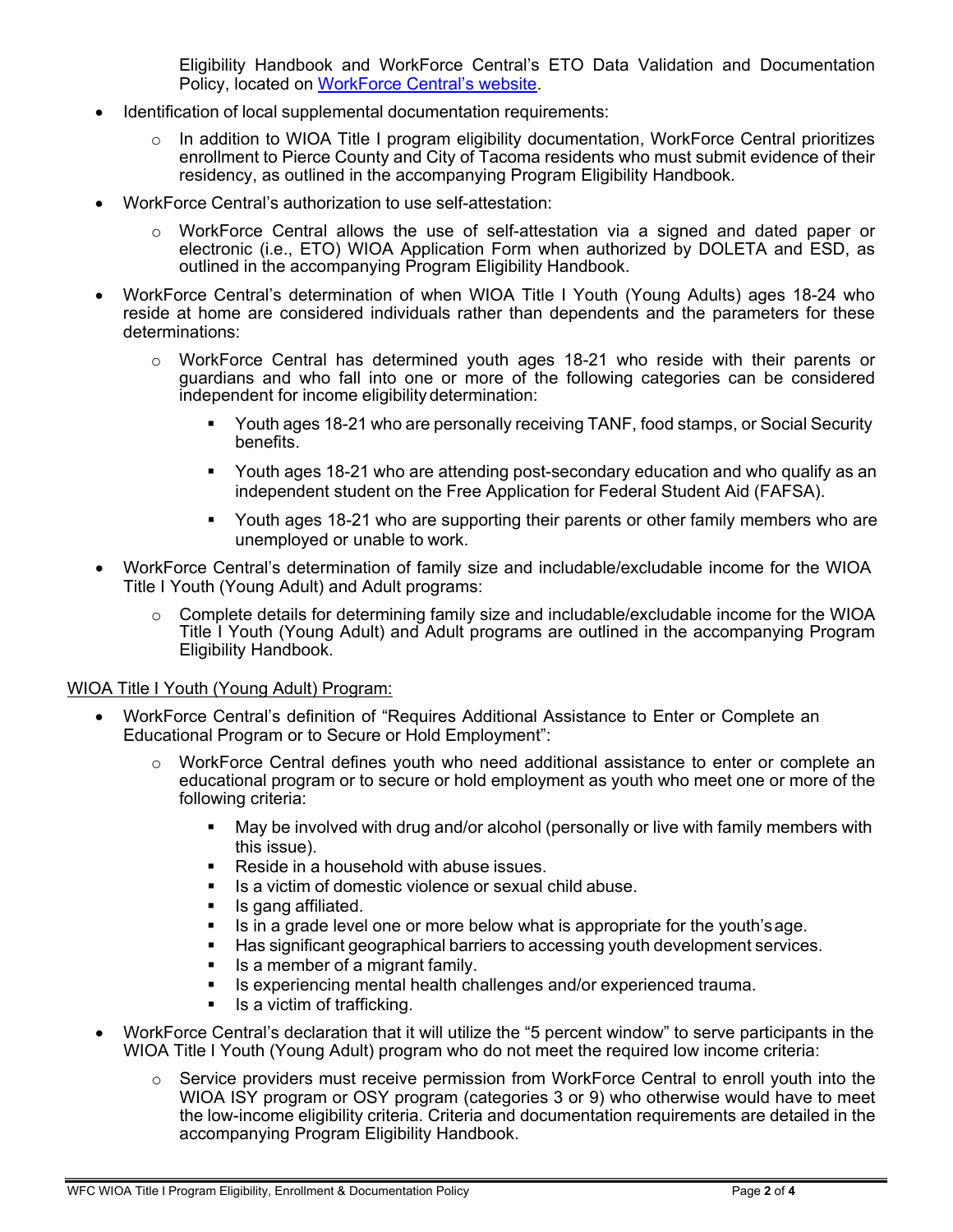## WIOA Title I Adult Program:

- WorkForce Central's Priority of Service categories beyond categories 1, 2, and 3 as established in [ESD's Policy](https://storemultisites.blob.core.windows.net/media/WPC/adm/policy/1019-6.pdf) 1019, Rev. 6:
	- $\circ$  WorkForce Central authorizes a 4<sup>th</sup> Priority of Service category for adults who do not meet the three (3) WIOA authorized Priority of Service categories for enrollment into the WIOA Title I Adult program. Adults must have one or more significant barriers to full-time employment that leads to self-sufficiency. Such barriers could include, but are not limited to having a disability, homelessness, offender status, lacking a high school diploma or GED, a poor work history, or lack occupational skills that will provide for a self- sufficient family wage. Enrollment into the 4th Priority of Service category is detailed in the accompanying Program Eligibility Handbook.

#### WIOA Title I Dislocated Worker Program:

- WorkForce Central's definitions of the following WIOA Title I Dislocated Worker program terms are defined in the accompanying Program Eligibility Handbook:
	- $\circ$  "Unlikely to return to a previous industry or occupation"<br> $\circ$  "Substantial layoff"
	- "Substantial layoff"
	- o "General announcement of plan closing"
	- $\circ$  "Unemployed as a result of general economic conditions in the community in which the individual resides or because of natural disasters" for determining the eligibility of selfemployed individuals, including family members and farm or ranch hands.
	- o "Employment that leads to self-sufficiency" for a dislocated worker when determining whether the individual needs training services to obtain employment.
	- $\circ$  The designated timeframe prior to planned separation (no earlier than 18 months prior) during which military service members can receive Dislocated Worker program services.

#### **2. Program Eligibility and Enrollment**

Individuals applying for WIOA Title I services must meet specific program eligibility and enrollment criteria as set forth by DOLETA, ESD, and WorkForce Central. Specific program eligibility, enrollment, and documentation requirements are detailed in the accompanying [Program Eligibility Handbook.](https://workforce-central.org/about/policies/) Service providers will be monitored for compliance to these requirements by DOL, ESD, and WorkForce Central.

## **3. Data Element Validation (DEV) and Documentation Requirements**

WorkForce Central's WIOA Title I service providers must maintain adequate documentation to ensure credibility of eligibility determination, service provision, and service outcomes to support DEV requirements in alignment with this policy, the accompanying Program Eligibility Handbook, WorkForce Central's ETO Data Validation & Documentation Policy, DOLETA, and ESD data validation policies.

WorkForce Central's internal controls ensure data reported in ETO is valid, reliable, and aligns with source documentation in accordance with this policy and the accompanying Program Eligibility Handbook and WorkForce Central's ETO Data Validation & Documentation Policy. WorkForce Central will conduct ongoing data validation reviews throughout the program year through the pulling of ETO reports, invoice reviews, completion of monitoring file checklists, and other means.

## **PROCEDURES**

Refer to the Program Eligibility [Handbook](https://workforce-central.org/about/policies/) for the detailed WIOA Title I Adult, Dislocated Worker, and Youth (Young Adult) program eligibility determination and documentation requirements and a general overview of WIOA services, Wagner-Peyser, Trade Adjustment Act (TAA), Jobs for Veterans, and Incumbent Worker Training programs, and communicates other general WIOA program guidance